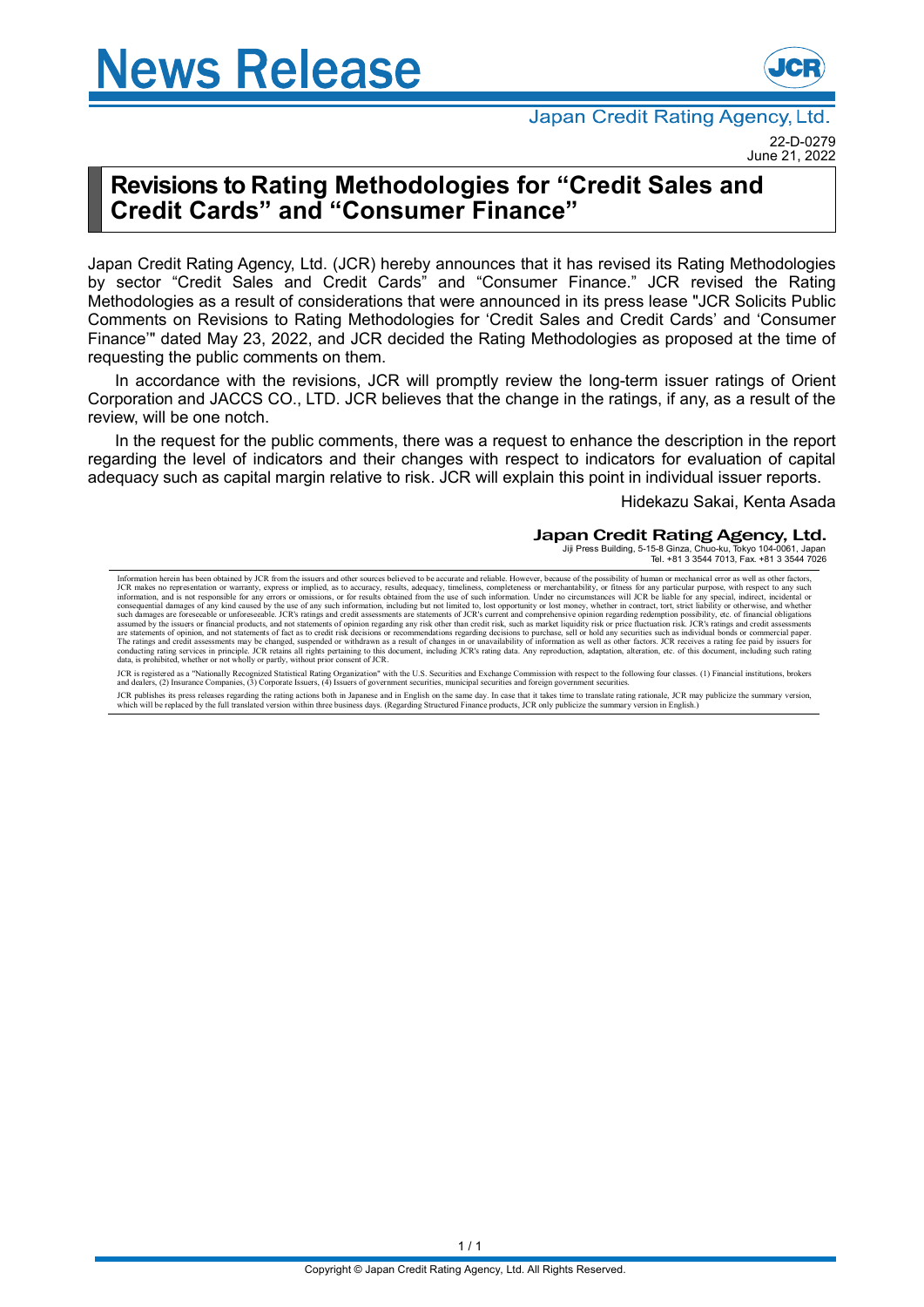

Last Updated: June 21, 2022

### Rating Methodology by Sector **Credit Sales and Credit Cards**

The following applies to credit card companies and credit sales companies in Japan. JCR applies this rating methodology with the necessary changes in the indicators for analysis to overseas credit card companies and credit sales companies, based on laws, accounting system, financial administration in which these entities are located.

### **1. Business base**

### (1) Characteristics of Industry

Credit card companies and credit sales companies provide sales credit to consumers by advancing payment for goods and services. Credit card companies are mainly engaged in membership services such as member recruitment and card issuance, member store services such as participating member store recruitment and management, and outsourcing services such as card-related administrative services. The core business of credit sales companies is installment credit, which involves recruiting and managing member stores and advancing and collecting payments from consumers when they make installment payments to member stores.

#### $(i)$ Market Size and Growth Potential

The credit card shopping market is large. Credit cards are widely used in a wide range of areas, from small to large payments, and are widely accepted by consumers. Card shopping also has a high medium- to long-term market growth rate. The shift from cash payments to cashless payments is continuing against a backdrop of high convenience and government promotion.

The installment credit market is smaller than the credit card shopping market. The installment sales are centered on high-value products for which installment payments are preferred. Although installment sales are more susceptible to economic fluctuations than card shopping, demand is firm, especially for mainstay auto and home remodeling.

### (ii) Competitive situation

Competition in the credit card industry is fierce, as there are a large number of companies. Many customers already have multiple credit cards. In order to maintain and expand their membership base, credit card companies need to spend a large amount of money on expenses of sales promotion such as sign-up campaigns and point redemptions. Member stores often have contracts with multiple credit card companies, which can put downward pressure on merchant fee rates. In addition, as cashless payments become more prevalent, payments are becoming smaller in value and larger in quantity, and the burdens of system investment and fees charged to payment network providers are increasing, which is also leading to lower profitability. Apart from credit cards, there is also competition from payment methods such as e-money and QR code payments.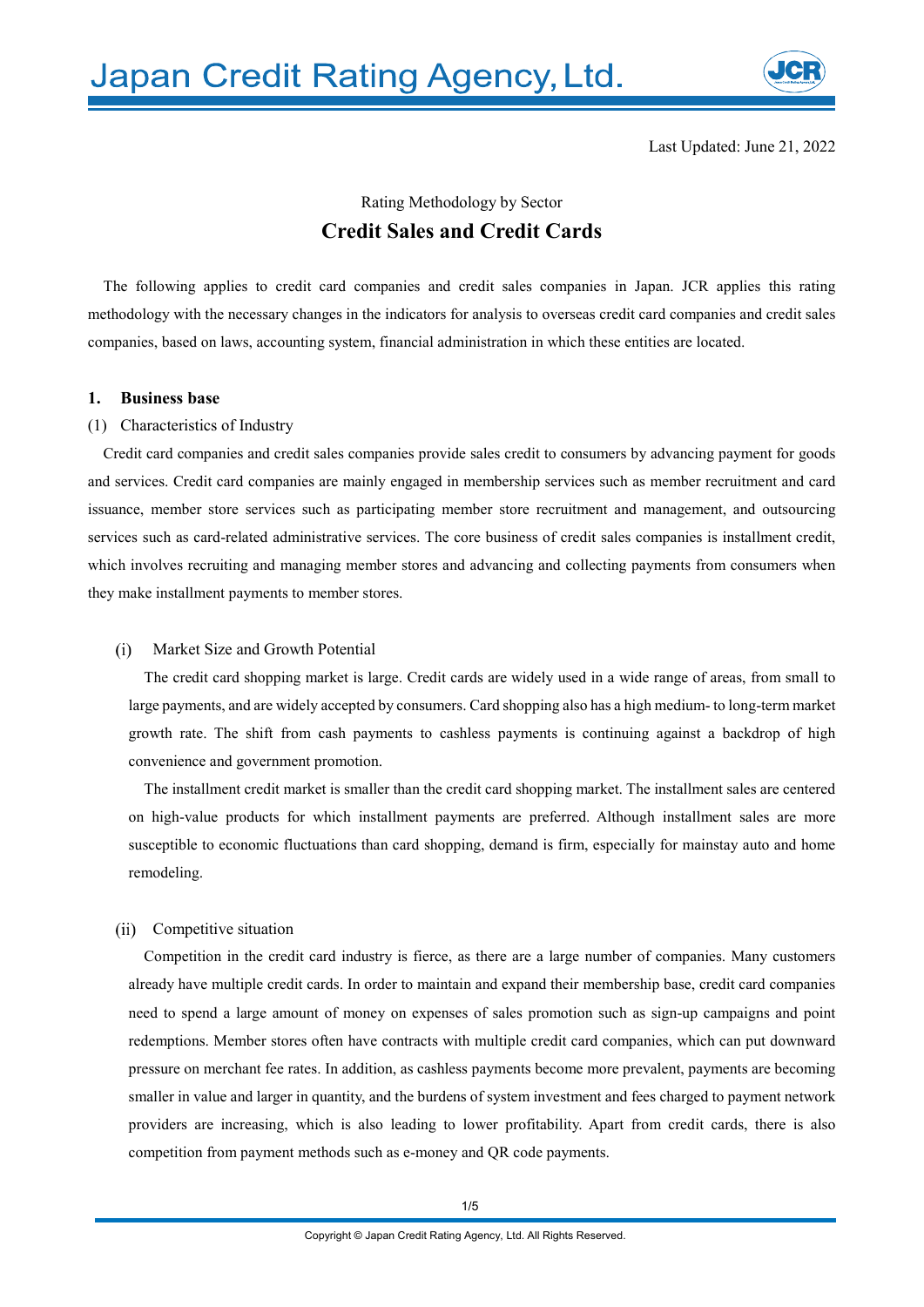

Competition in the installment credit industry is relatively fierce, as while the major players have a large share of the market, there are also many small- and medium-sized companies in the industry. Since member stores often have contracts with multiple credit sales companies, there is likely to be downward pressure on merchant fee rates.

### (iii) Regulations

Credit card companies and credit sales companies are primarily affected by the Money Lending Business Act and the Installment Sales Act. From the perspective of consumer protection, it is necessary to be aware of the risk of stricter regulations.

With regard to the Money Lending Business Act, the Act was fully enforced in 2010, and restrictions on total lending limits the maximum amount of outstanding loans, and maximum interest rates were lowered. With regard to the Installment Sales Act, the revised Installment Sales Act went into effect in 2010, mandating a survey of estimated payable amounts. Subsequent revisions have mandated surveys of member stores, as well as appropriate management of credit card information and prevention of fraudulent use at member stores.

### (2) Market Position and Competitiveness

The ability to establish a strong market position and competitiveness is extremely important in assessing creditworthiness, as it greatly influences future earnings power.

For credit card companies, JCR evaluates the market position and competitiveness of each business within the industry, including membership, member store, and outsourcing services. For membership services, JCR analyzes the strength of the membership base in terms of the number of members, member utilization rates and spending per transaction, and sales policies such as campaigns to acquire members and promote usage. In the area of member store services, the strength of the member store network will be evaluated by checking the number of member stores, status of large member stores and member stores by industry, and status of merchant fee rates. In the outsourcing services, JCR confirms whether the company is expanding its business by utilizing its own expertise cultivated through its membership and member store services. Based on the above, JCR will evaluate the size and growth potential of transaction volume and operating asset balance.

For credit sales companies, JCR will evaluate whether they have established strong relationships with member stores and are profitable by checking the number of member stores for installment sales, status of large member stores and member stores by industry, and status of merchant fee rates. As with credit card companies, JCR evaluates the size and growth potential of transaction volume and operating asset balance.

In addition to the market position and competitiveness of each business, diversity and stability of business portfolio as a whole are also important. In addition to credit cards, credit card companies are often involved in a variety of payment services such as prepaid cards, debit cards, and deferred payment settlement, as well as credit guarantees for personal loans. JCR confirms the fulfillment of these businesses. For credit sales companies, in addition to installment payments, JCR also looks at the extent of other businesses, such as credit cards and credit guarantees. Credit card companies and credit sales companies mainly target the domestic market, but from the perspective of diversification of revenue sources and growth potential, it is also important to consider how well they are expanding into overseas markets.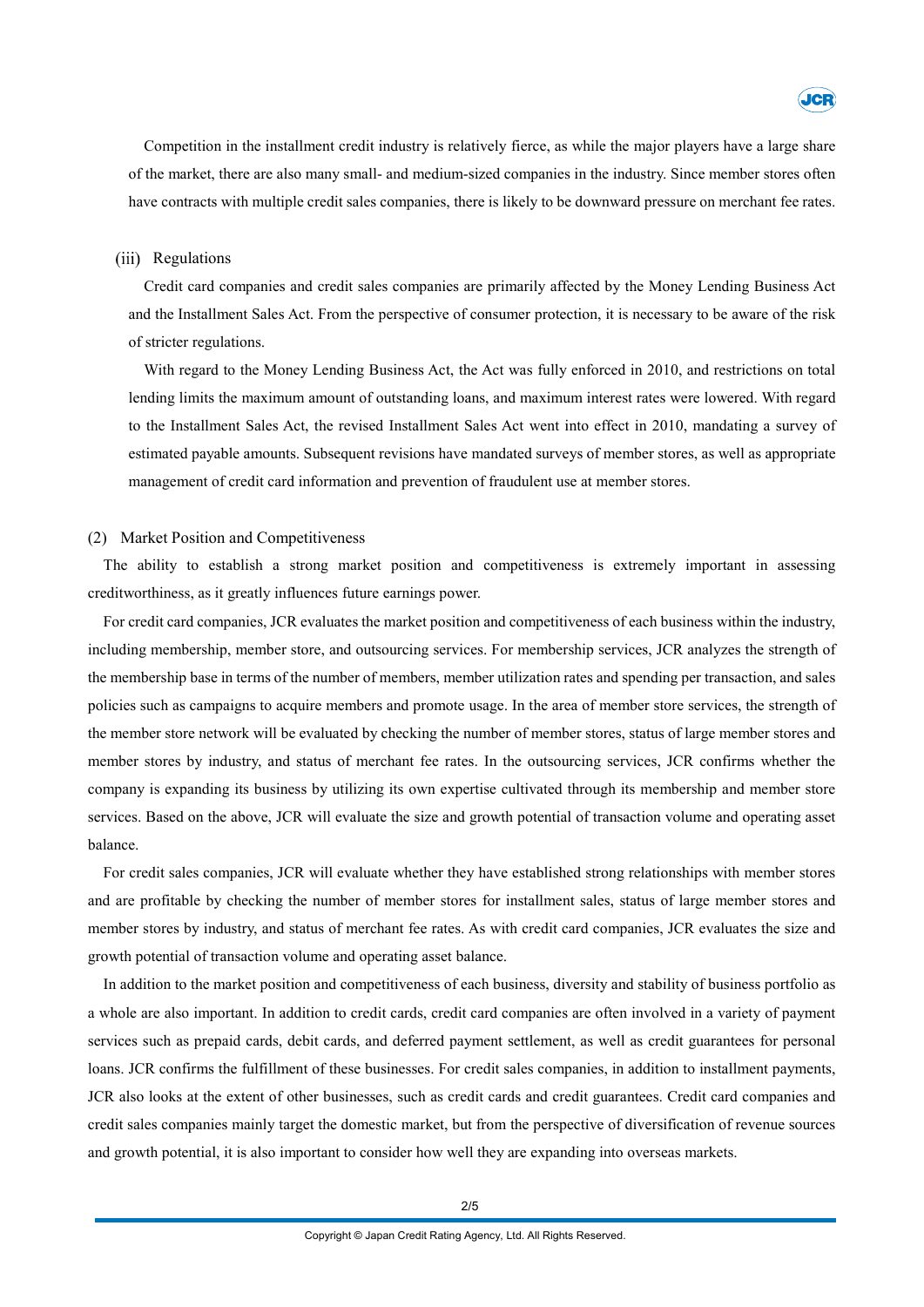

Credit card and credit sales companies are often part of banking and distribution groups. Companies in banking groups have access to customer bases such as bank accounts. Distribution group companies have access to the group's customer acquisition channels, as well as the group's common points and economic zones. The business trends of the parent company and group companies have a significant impact on the size and growth potential of the transaction volume and operating assets of the credit card companies and credit sales companies under their umbrella. Therefore, the utilization of management resources of the parent company and group companies should be strongly reflected in the assessment of their market position and competitiveness.

### (3) Management Strategy and Governance

Management strategy and governance are factors that reduce or increase risks because they have a significant impact on the direction of the business foundation. With regard to management strategy, JCR evaluates whether the company is able to formulate and execute management strategies based on the business environment. JCR also focuses on whether the company pays attention to the balance between risk and return after confirming its risk-taking policy. Regarding governance, JCR checks status of the board of directors and other corporate governance systems, management control systems, and internal controls such as risk management and compliance.

### **2. Financial Base**

#### (1) Earnings Strength

Credit card companies and credit sales companies are prone to inflated sales promotion expenses and system-related costs, which can put downward pressure on merchant fee rates. JCR will evaluate whether the company can absorb bad debt expenses and financing costs through profit before write-offs and allowances. In addition, to assess cost efficiency, JCR checks the expense ratio that is adjusted for bad debt expenses and interest repayment expenses from selling, general, and administrative expenses.

For profitability, JCR focuses on ROA. For the numerator, JCR uses ordinary income before and after deducting bad debt expenses. For the denominator, JCR uses total assets or operating assets. Adjustments are made to include offbalance-sheet receivables such as securitized receivables and off-balance-sheet guarantees.

It should be noted that there are differences in accounting standards among credit card companies and credit sales companies. With regard to revenue recognition standards, there are cases where fees are recognized based on the installment period, and cases where fees are recognized in a lump sum at the time of sale. In addition, note that there are cases where revenues are temporarily increased due to securitization of receivables.

In addition to quantitative perspectives, the focus should be on the revenue mix and the stability and diversity. The main revenue sources for credit card companies are merchant fees, annual membership fees from members, shopping revolving and installment payment fees, interest on loans, and administration fees for the outsourcing services. JCR focuses on whether merchant fees are profitable and whether profitable shopping revolving and installment fees and interest on loans are substantial. JCR also looks at the degree of diversification of revenue sources through other businesses such as administration fees for the outsourcing services and credit guarantee revenue. For credit sales companies, JCR also looks at whether they are profitable in terms of installment sales and whether they have diversified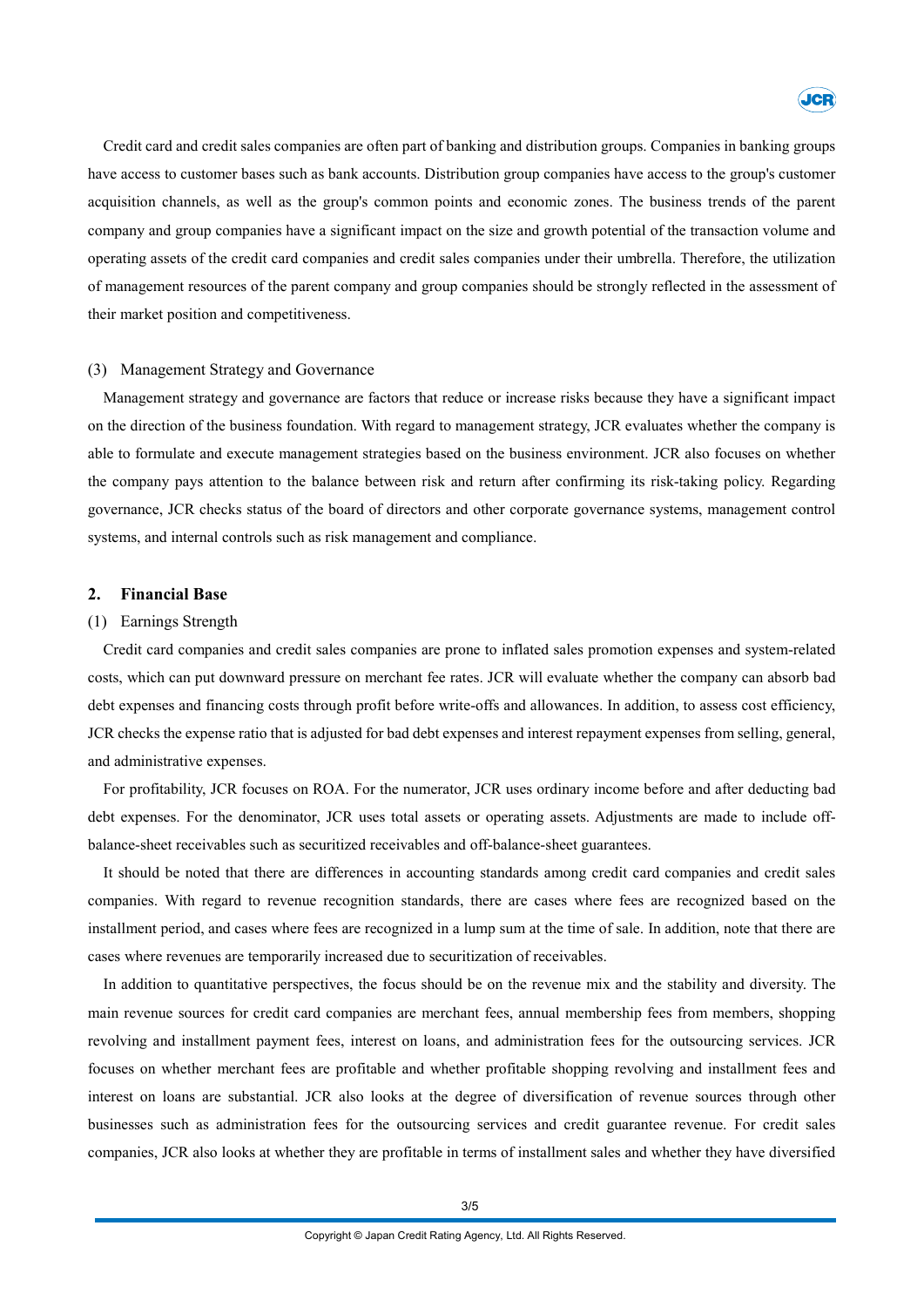

revenue sources from other businesses such as credit card revenues, loan revenues, and credit guarantee revenues.

Key financial indicators:

- Ordinary income and Ordinary income before write-offs and allowances
- Expense ratio
- ROA

### (2) Asset Quality

Deterioration of asset quality directly leads to an increase in bad debt expenses, which in turn leads to a deterioration in business performance. In order to look at past performance regarding whether asset quality is under control, JCR checks the trend of bad debt expenses in relation to operating assets. To determine future trends in asset quality, JCR confirms the status of factors such as delinquent receivables, which is a leading indicator. JCR looks at the occurrence of delinquencies, status of bad debt write-offs, and whether allowance is conservative.

On the qualitative side, credit management system is important. JCR looks at initial credit, credit in process, and the stance and methods of debt collection, and confirmsthat they are being properly managed. Operating assets consist mainly of small and diversified personal loans. Credit card companies and credit sales companies make credit decisions by constructing scoring models based on the law of large numbers. In general, credit card monthly clear (one-time payment) receivables and installment credits are credits based on the purchase of goods and have a smaller bad debt risk, while cash advances tend to have a higher bad debt risk because they are sometimes used to pay off other debts. The risk profile of operating assets is determined by looking at customer attributes, product lineup, and risk-taking policies.

In addition to credit risk, JCR also checks the status of interest repayment risk, member store risk, and other risks. With regard to interest repayment risk, in addition to the number of disclosure claims as a leading indicator, the number and amount of repayments and the sufficiency of allowance for loss are evaluated. Regarding member store risk, if the member store has a defect, chargebacks due to cancellation or termination of contract may be incurred. After understanding the series of member store management operations, JCR confirms that no problems have occurred.

Key financial indicators:

- Bad debt expenses relative to operating assets
- Delinquent receivables ratio, write-off ratio, and allowance ratio
- $\blacksquare$ Interest repayment, allowance for loss on excess interest repayment

### (3) Capital Adequacy

Capital adequacy is important as a final buffer against visible risks. In making the assessment, JCR focuses on equity ratio. For the numerator, deferred installment income, goodwill, deferred tax assets, and equity securities are adjusted against equity capital. For the denominator, operating assets and off-balance sheet receivables, such as securitized receivables and off-balance sheet guarantees, are adjusted to reflect their risk weight according to their risk profile, and are included in total assets.

JCR also places emphasis on capital margin relative to risk. JCR evaluates the extent to which risks such as credit risk and market risk based on stress scenarios can be covered by capital, future profits, and other factors.

On the qualitative side, JCR will also focus on risk management systems, such as how the company recognizes the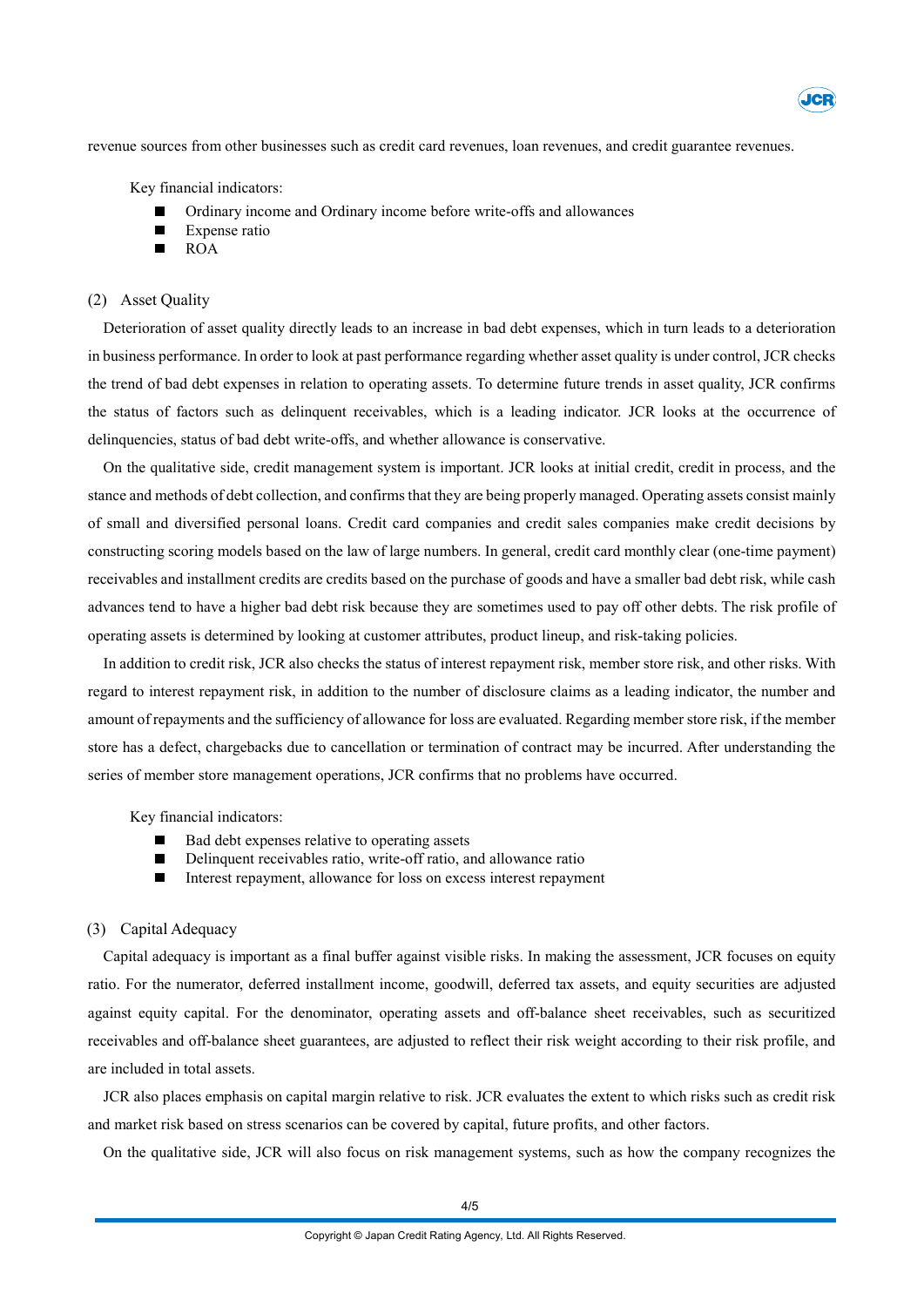

risks it faces and whether it has sufficient capital based on balance between risk and return, and whether it manages these risks appropriately.

Key financial indicators:

- Equity ratio
- Capital margin relative to risk

### (4) Liquidity

For non-banks such as credit card companies and credit sales companies, financing, as purchases, has a significant impact on business continuity. If financing capacity becomes scarce due to deterioration in the business environment or business performance, it will become a constraining factor in expanding operating assets. JCR checks the financing structure and looks at the stability of financing and the status of financing costs.

Specifically, JCR looks at liquidity on hand, composition of financial institutions with which the company does business, status of transactions with each financial institution (amount and terms of borrowings, overdrafts, commitment lines, etc.), status of collateral, concept of covenants, status of fund management by the parent company and group companies, diversity of financing means (CP, bonds, securitization of receivables, etc.), financing mix (balances between long-term and short-term financing, indirect and direct financing, and fixed-rate and floating-rate financing), and diversification of debt maturities (Are large debt repayments concentrated at specific times?).

Cash management is also important for credit card companies and credit sales companies because they collect payments from members and customers and make advance payments to member stores on behalf of members and customers, on specific days each month, and the amounts involved are significant. In addition to the cash management policy during normal times, JCR also confirms contingency plans.

Key financial indicators:

- Liquidity on hand
- П Direct financing ratio, short-term financing ratio

Because of the possibility of human or mechanical error as well as other factors in the information herein, JCR makes no representation or warranty, express or implied, as to accuracy, results, adequacy, timeliness, completeness or merchantability, or fitness for any particular purpose, with respect to any such information, and is not responsible for any errors or omissions, or for results obtained from the use of such information. Under no circumstances will JCR be liable for any special, indirect, incidental or consequential damages of any kind caused by the use of any such information, including but not limited to, lost opportunity or lost money, whether in contract, tort, strict liability or otherwise, and whether such damages are foreseeable or unforeseeable. Information herein is statements of opinion, and not statements of fact as to credit risk decisions or recommendations regarding decisions to purchase, sell or hold any securities such as individual bonds or commercial paper. JCR retains all rights pertaining to this document. Any reproduction, adaptation, alteration, etc. of this document, is prohibited, whether or not wholly or partly, without prior consent of JCR.

### Japan Credit Rating Agency, Ltd.

Jiji Press Building, 5-15-8 Ginza, Chuo-ku, Tokyo 104-0061, Japan Tel. +81 3 3544 7013, Fax. +81 3 3544 7026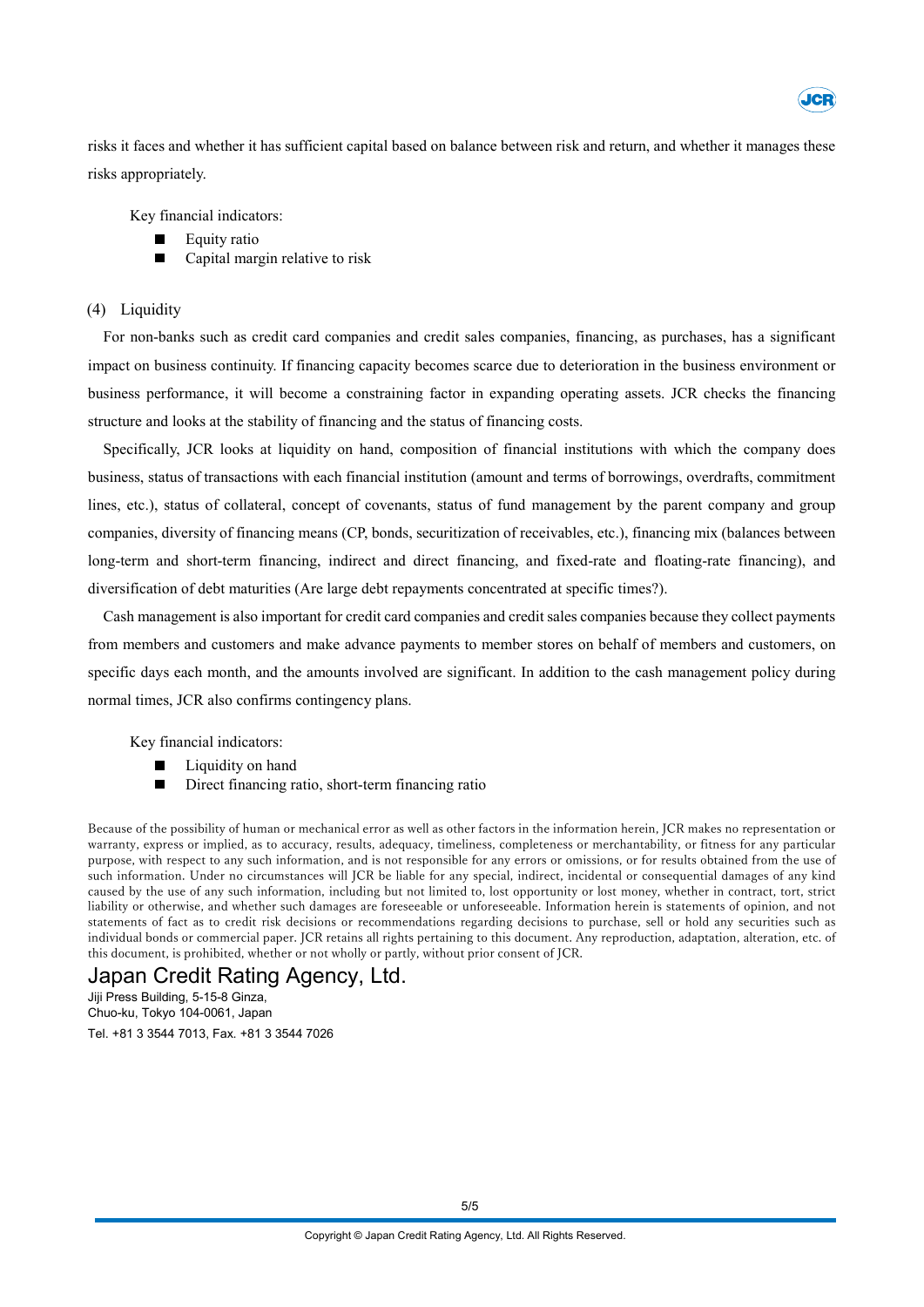

Last Updated: June 21, 2022

### Rating Methodology by Sector **Consumer Finance**

The following applies to consumer finance companies that provide unsecured loans to individuals in Japan and does not apply to credit card companies and credit sales companies. JCR applies this rating methodology with the necessary changes in the indicators for analysis to overseas consumer finance companies, based on laws, accounting system, financial administration in which these entities are located.

### **1. Business base**

### (1) Characteristics of Industry

Consumer finance companies provide unsecured loans to individuals. They are also engaged in other businesses such as credit guarantee and debt collection, utilizing the know-how cultivated through unsecured loans.

### (i) Market Size and Growth Potential

The size of the consumer finance market has shrunk compared to the past, largely due to the 2006 Supreme Court ruling and the enforcement of the Money Lending Business Act. In addition, consumer finance has somewhat low market growth potential over the medium to long term. Restrictions on total lending are a constraint, and significant growth is unlikely. From a long-term perspective, it should be also noted that the number of young people, the main customer segment, will decline due to the falling birthrate and aging population.

### (ii) Competitive Situation

Competition in the consumer finance industry is relatively fierce. Following the market contraction following the enforcement of the Money Lending Business Act, the number of registered moneylenders has significantly declined, resulting in an increase in the market share of major players. However, due to maximum interest rates, there is no significant difference in lending rates among consumer finance companies, making it difficult to differentiate their products. Unsecured loans from consumer finance companies also compete with bank card loans and credit card cash advances and shopping revolving. In addition, there have been moves by companies from other industries to enter the market for unsecured loans to individuals.

### (iii) Regulations

Consumer finance companies are primarily affected by the Money Lending Business Act. From the perspective of consumer protection, it is necessary to be aware of the risk of stricter regulations.

Maximum interest rates for consumer finance companies have been regulated by the Interest Rate Restriction Act and the Investment Act. The maximum interest rate under the Interest Rate Restriction Act has been 15%-20% since its enactment in 1954. On the other hand, the maximum interest rate under the Investment Act was 109.5%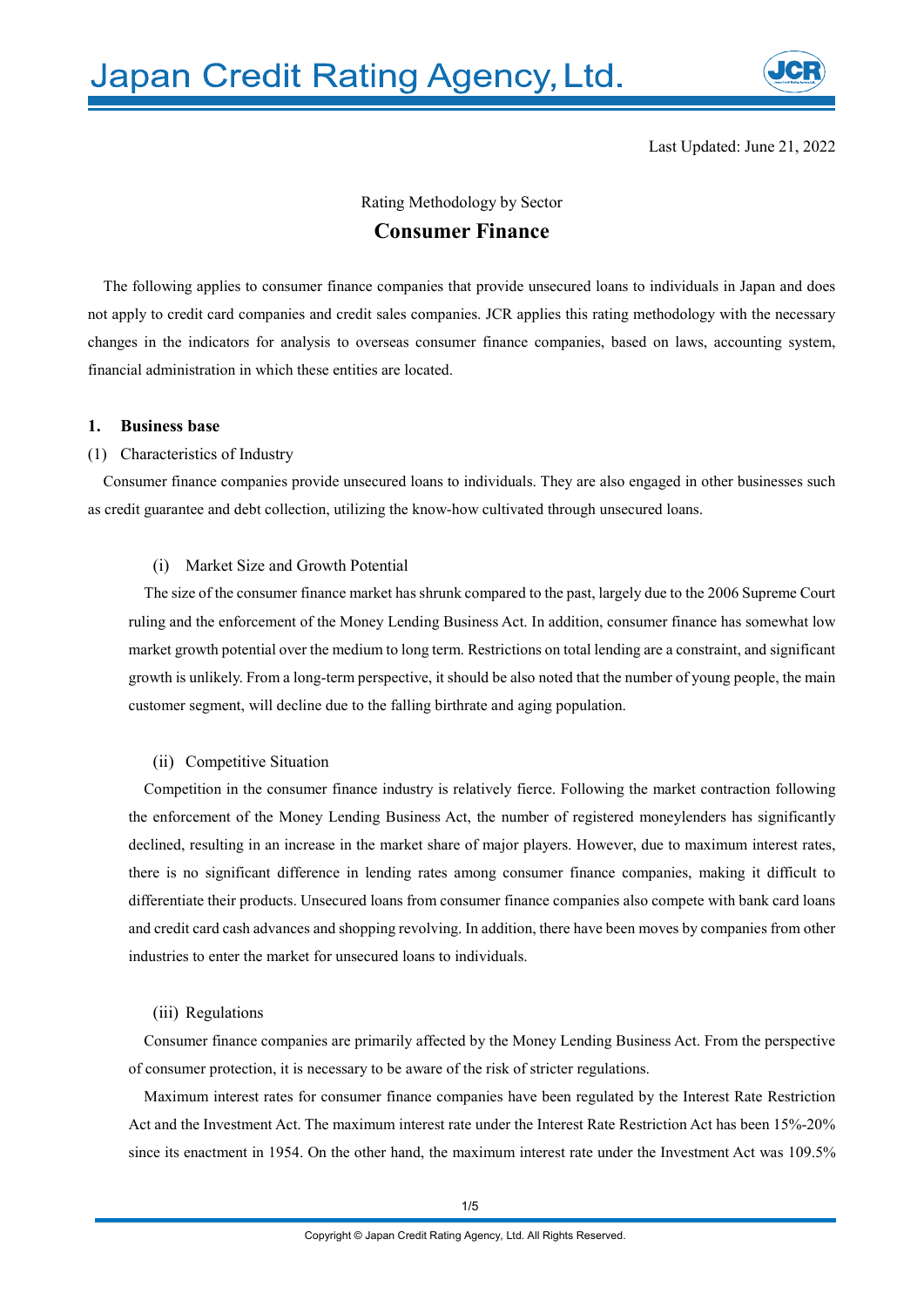

when it was first enacted in 1954, but has been gradually lowered based on social conditions at the time.

The Money Lending Business Act was enforced in stages from 2006 to 2010, and after 2010, interest rate regulations were imposed to reduce the maximum interest rate under the Investment Act from 29.2% to 20%, and loans with gray zone interest rates, the interest rate range between the Investment Act and the Interest Rate Restriction Act, were prohibited. Regulations on total lending, which in principle prohibit loans whose total outstanding balance exceeds one-third of annual income, were also imposed. In addition, since the Supreme Court ruled in 2006 that the deemed repayment provision was effectively invalid, there has been a sharp increase in claims for interest repayment.

### (2) Market Position and Competitiveness

The ability to establish a strong market position and competitiveness is extremely important in assessing creditworthiness, as it greatly influences future earnings power.

For consumer finance companies, JCR evaluates their market position and competitiveness mainly in the area of unsecured loans. The ability to secure new and existing customers in number and maintain and expand operating assets is important. In attracting new customers, it will be difficult to differentiate by loan rates, but competitive advantages will include those in brand power, sales channels, and screening systems. In terms of brand power, they need to effectively advertise on TV, Internet, and other media to raise their visibility and enhance their corporate image so that they will be an option for customers when they need funds. In the past, the main sales channels were in-store counters, automatic contract machines, and company ATMs, but in recent years the focus has shifted to non-in-store channels such as Internet, telephone, and affiliated ATMs, making it important to improve convenience. In terms of screening, customers often apply to multiple consumer finance companies at the same time when they borrow, and a company with the quickest response is more likely to be selected, so efficient screening is required. Based on these circumstances, JCR will evaluate the size and growth potential of operating asset balance.

In addition to the market position and competitiveness of each business, diversity and stability of business portfolio as a whole are also important. Consumer finance companies are often involved in credit guarantees for personal loans and debt collection based on the expertise they have accumulated in unsecured loans, and JCR will check the fulfillment of these businesses. For credit guarantees, JCR looks at the status of relationships with partner financial institutions, product lineup, and guarantee balances. In addition, consumer finance companies mainly target the domestic market, but from the perspective of revenue source diversification and growth potential, it is also important to consider how well they are expanding into overseas markets.

Consumer finance companies may belong to certain groups, such as banks. Companies in banking groups have access to customer bases such as bank accounts and are responsible for providing credit guarantees for personal loans made by the parent bank and group companies. The business trends of the parent company and group companies have a significant impact on the size and growth potential of balances of operating assets and guarantees of the consumer finance companies under their umbrella. Therefore, the utilization of management resources of the parent company and group companies should be strongly reflected in the assessment of their market position and competitiveness.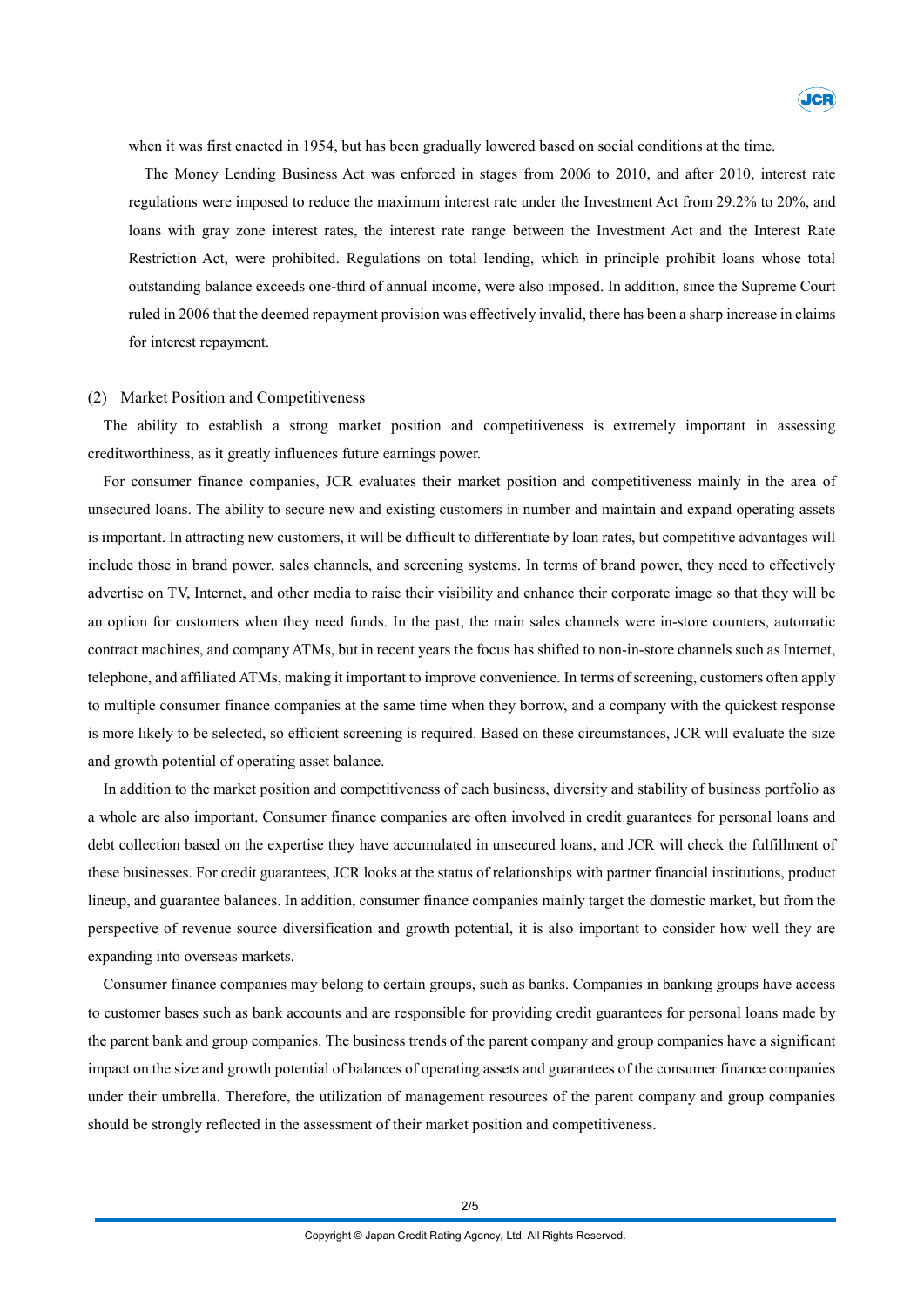

#### (3) Management Strategy and Governance

Management strategy and governance are factors that reduce or increase risks because they have a significant impact on the direction of the business foundation. With regard to management strategy, JCR will evaluate whether the company is able to formulate and execute management strategies based on the business environment. JCR also focus on whether the company pays attention to the balance between risk and return after confirming its risk-taking policy. Regarding governance, JCR checks status of the board of directors and other corporate governance systems, management control systems, and internal controls such as risk management and compliance.

### **2. Financial base**

### (1) Earnings Strength

Compared to other industries, consumer finance companies aggressively take risk, which inevitably incur a certain amount of bad debt expenses. JCR will evaluate whether the company can absorb bad debt expenses and financing costs through profit before write-offs and allowances. In addition, to assess cost efficiency, JCR checks the expense ratio that is adjusted for bad debt expenses and interest repayment expenses from selling, general, and administrative expenses.

For profitability, JCR focus on ROA. For the numerator, JCR uses operating revenue or ordinary income before and after deducting bad debt expenses. For the denominator, JCR uses total assets or operating assets. Adjustments are made to include off-balance-sheet receivables such as securitized receivables and off-balance-sheet guarantees.

In addition to quantitative perspectives, the focus should be on the revenue mix and the stability and diversity. The main revenue source for consumer finance companies is interest on unsecured loans, but JCR also confirms that revenue sources from other businesses such as credit guarantee revenue are diversified.

Key financial indicators:

- Ordinary income and Ordinary income before write-offs and allowances
- Expense ratio
- ROA

### (2) Asset Quality

Deterioration of asset quality directly leads to an increase in bad debt expenses, which in turn leads to a deterioration in business performance. In order to look at past performance regarding whether asset quality is under control, JCR checks the trend of bad debt expenses in relation to operating assets. To determine future trends in asset quality, JCR confirms the status of delinquent receivables, which is a leading indicator. JCR looks at the occurrence of delinquencies, status of bad debt write-offs, and whether allowance is conservative.

On the qualitative side, credit management system is important. JCR looks at initial credit, credit in process, and the stance and methods of debt collection, and confirmsthat they are being properly managed. Operating assets consist mainly of small and diversified personal loans. Consumer finance companies make credit decisions by constructing scoring models based on the law of large numbers. In general, consumer finance companies lend unsecured loans to customer segments with relatively low incomes, which tends to increase the bad debt risk. The risk profile of operating assets is determined by looking at customer attributes, product lineup, and risk-taking policies.

In addition to credit risk, JCR also checks the status of interest repayment risk and other risks. With regard to interest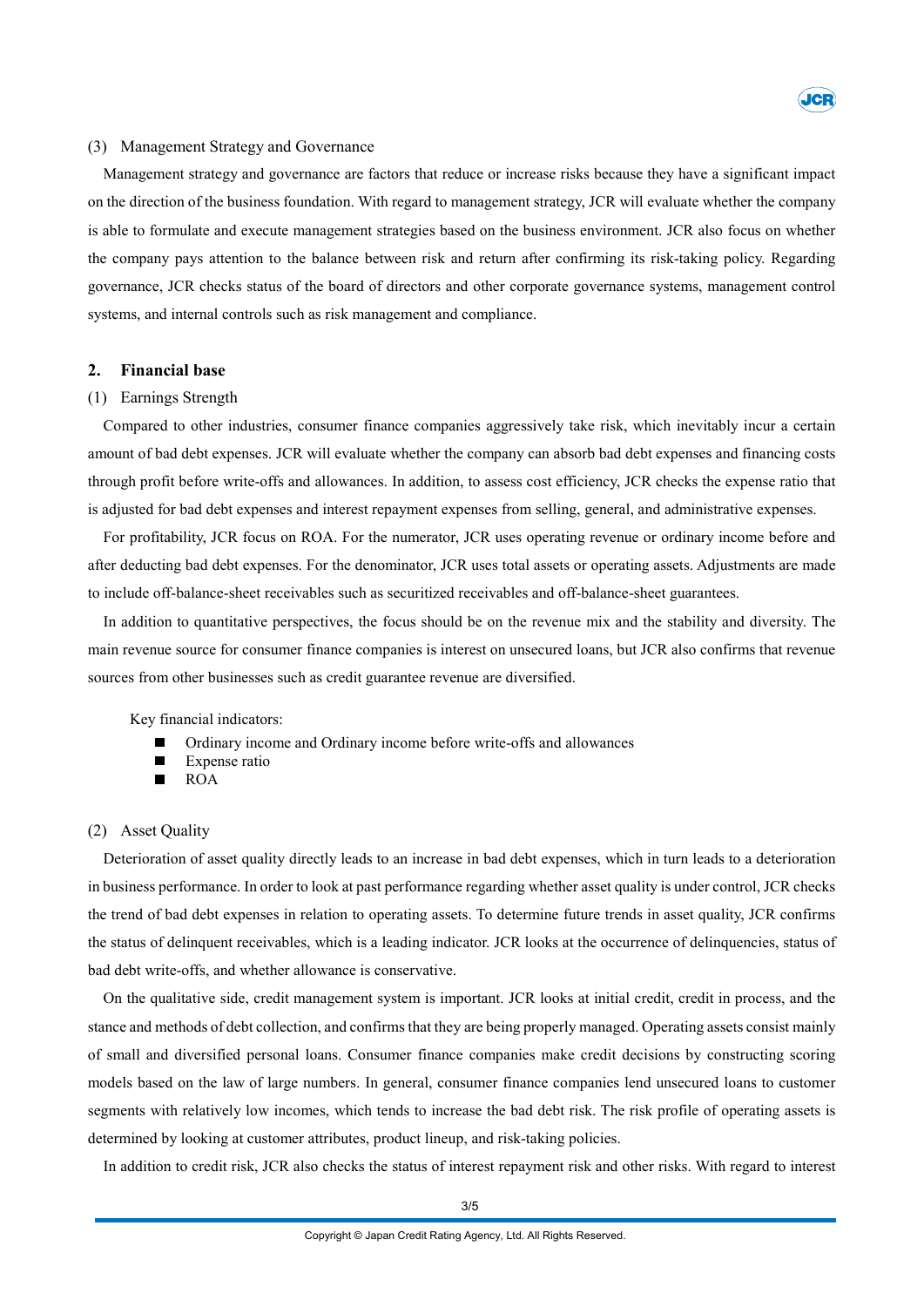

repayment risk, in addition to the number of disclosure claims as a leading indicator, the number and amount of repayments and the sufficiency of allowance for loss are evaluated.

Key financial indicators:

- Bad debt expenses relative to operating assets
- Delinquent receivables ratio, write-off ratio, and allowance ratio
- $\blacksquare$ Interest repayment, allowance for loss on excess interest repayment

### (3) Capital Adequacy

Capital adequacy is important as a final buffer against visible risks. In making the assessment, JCR focuses on equity ratio. For the numerator, goodwill, deferred tax assets, and equity securities are adjusted against equity capital. For the denominator, operating assets and off-balance sheet receivables, such as securitized receivables and off-balance sheet guarantees, are adjusted to reflect their risk weight according to their risk profile, and are included in total assets.

JCR also places emphasis on capital margin relative to risk. JCR evaluates the extent to which risks such as credit risk, market risk and interest repayment risk based on stress scenarios can be covered by capital, future profits, and other factors.

On the qualitative side, JCR will also focus on risk management systems, such as how the company recognizes the risks it faces and whether it has sufficient capital based on balance between risk and return, and whether it manages these risks appropriately.

Key financial indicators:

- Equity ratio
- Capital margin relative to risk

### (4) Liquidity

For non-banks such as consumer finance companies, financing, as purchases, has a significant impact on business continuity. If financing capacity becomes scarce due to deterioration in the business environment or business performance, it will become a constraining factor in expanding operating assets. JCR checks the financing structure and looks at the stability of financing and the status of financing costs.

Specifically, JCR looks at liquidity on hand, composition of financial institutions with which the company does business, status of transactions with each financial institution (amount and terms of borrowings, overdrafts, commitment lines, etc.), status of collateral, concept of covenants, status of fund management by the parent company and group companies, diversity of financing means (CP, bonds, securitization of receivables, etc.), financing mix (balances between long-term and short-term financing, indirect and direct financing, and fixed-rate and floating-rate financing), and diversification of debt maturities (Are large debt repayments concentrated at specific times?).

Cash management is also important for consumer finance companies because they collect payments from customers on a specific day each month, and the amounts involved are significant. In addition to the cash management policy during normal times, JCR also confirms contingency plans.